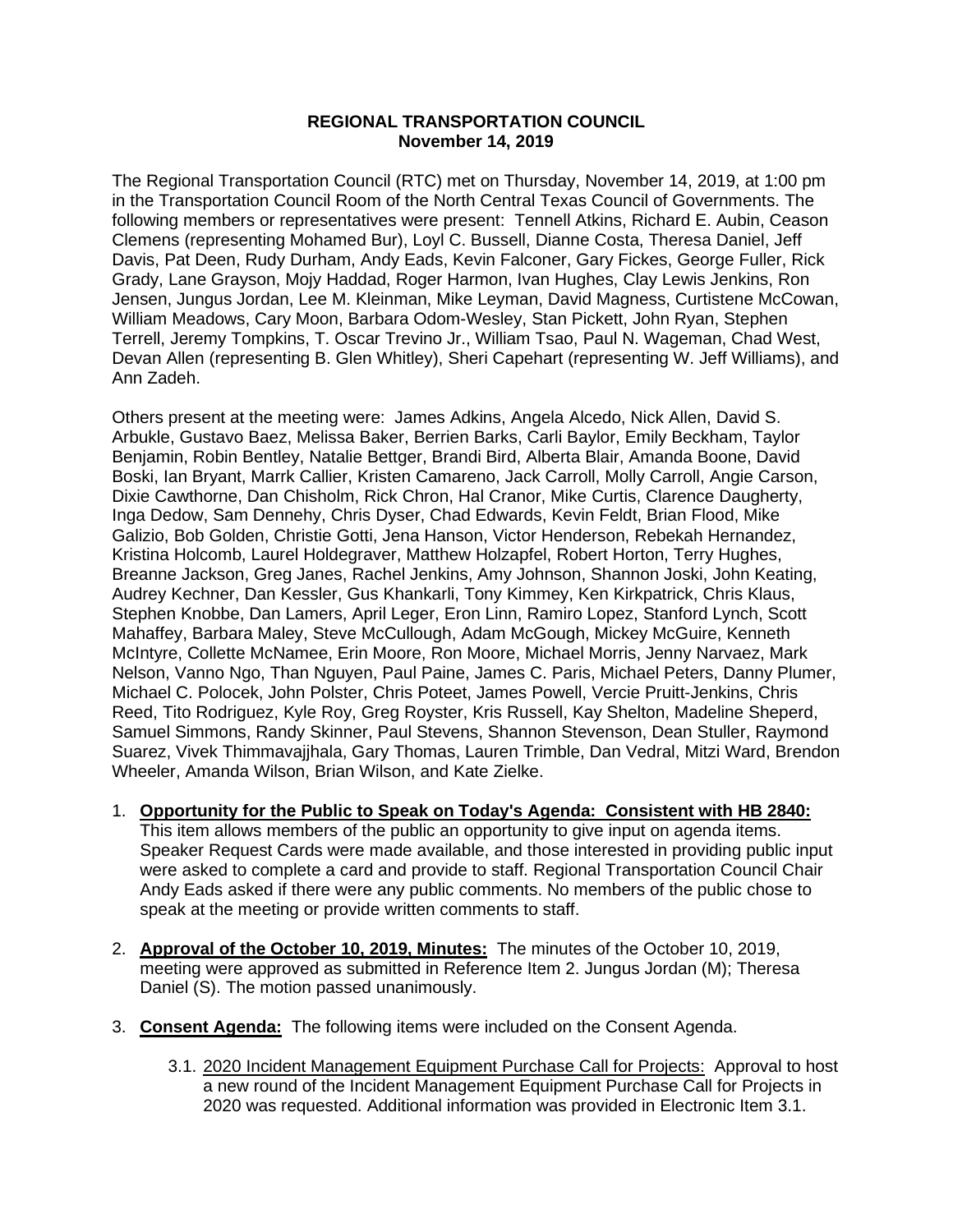3.2. AirCheckTexas Funding: Approval for the Regional Transportation Council (RTC) Chair to submit follow-up communication to the Texas Commission on Environmental Quality (TCEQ) regarding locally generated funds from the AirCheckTexas Program, provided in Electronic Item 3.2.2, was requested. Correspondence from the TCEQ was provided in Electronic Item 3.2.1 and additional details were provided in Electronic Item 3.2.3.

A motion was made to approve the items on the Consent Agenda. Theresa Daniel (M); Rick Grady (S). The motion passed unanimously.

- 4. **Orientation to the Agenda/Director of Transportation Report:** Sonya Landrum recognized Traffic Incident Management training instructors and regional Roadside Assistance Patrol Program staff as part of National Traffic Incident Response Awareness Week. Michael Morris recognized Scott Mahaffey for his years of service on the Regional Transportation Council (RTC). In addition, he recognized members that represented the RTC at recent events in the region. He noted that the Denton County Transportation Authority recently renamed the Old Town Station the Charles Emery Old Town Station. He also noted that North Central Texas Council of Governments (NCTCOG) staff member Tom Bamonte has been appointed to the Governor's Texas Connected and Automated Vehicle Task Force. Recent tornadoes in the region were discussed, along with the potential opportunity for transportation reinvestments within communities. He noted there may be an opportunity to not only repair infrastructure but advance transportation efforts within the communities and that the RTC may be able to partner with entities as they try to rebuild. Mr. Morris also discussed the recent Senate approval that prevented a \$1.2 billion cut for public transit. He noted that the Request for Proposals for high-speed transportation service between Dallas and Fort Worth has been released. Information on current air quality funding opportunities for vehicles was provided at [www.nctcog.org/trans/quality/air/funding-and](http://www.nctcog.org/trans/quality/air/funding-and-resources/fundingvehicle)[resources/fundingvehicle](http://www.nctcog.org/trans/quality/air/funding-and-resources/fundingvehicle) and current Dallas-Fort Worth Clean Cities events were provided at [www.dfwcleancities.org/dfw-clean-cities-meetings.](http://www.dfwcleancities.org/dfw-clean-cities-meetings) Electronic Item 4.1 contained a status report on ozone. The November public meeting notice was provided in Electronic Item 4.2, and October public meeting minutes were provided in Electronic Item 4.3. The Public Comments Report was included in Electronic Item 4.4. Recent correspondence was provided in Electronic Item 4.5, recent news articles in Electronic Item 4.6, recent press releases in Electronic Item 4.7. Transportation partners progress reports were distributed at the meeting.
- 5. **2019 Metropolitan Planning Organization Milestone Policy Update:** Christie Gotti provided an update on the projects that are part of the Metropolitan Planning Organization (MPO) Milestone Policy list. The policy was created to track projects that were funded ten or more years prior to the policy being approved. Agencies with projects in this subset that had not proceeded to construction were subsequently given an extension to the end of calendar year 2019. Details on the Milestone Policy were provided in Electronic Item 5.2. Since that time, staff has coordinated with agencies many times regarding their project deadlines. Of the original 57 projects on the list, four projects were canceled based on input from the implementing agencies. Two projects were canceled as a result of being on the Federal Highway Administration 10-Year Preliminary Engineering Audit list. The two projects were combined, and the single project will be discussed within this item. The majority, 46 projects, have let or are complete. One project previously on the list did not have a deadline but has been updated and will be presented through the next round of Milestone Policy project discussions. Two projects previously let prior to the deadline but must now be rebid and two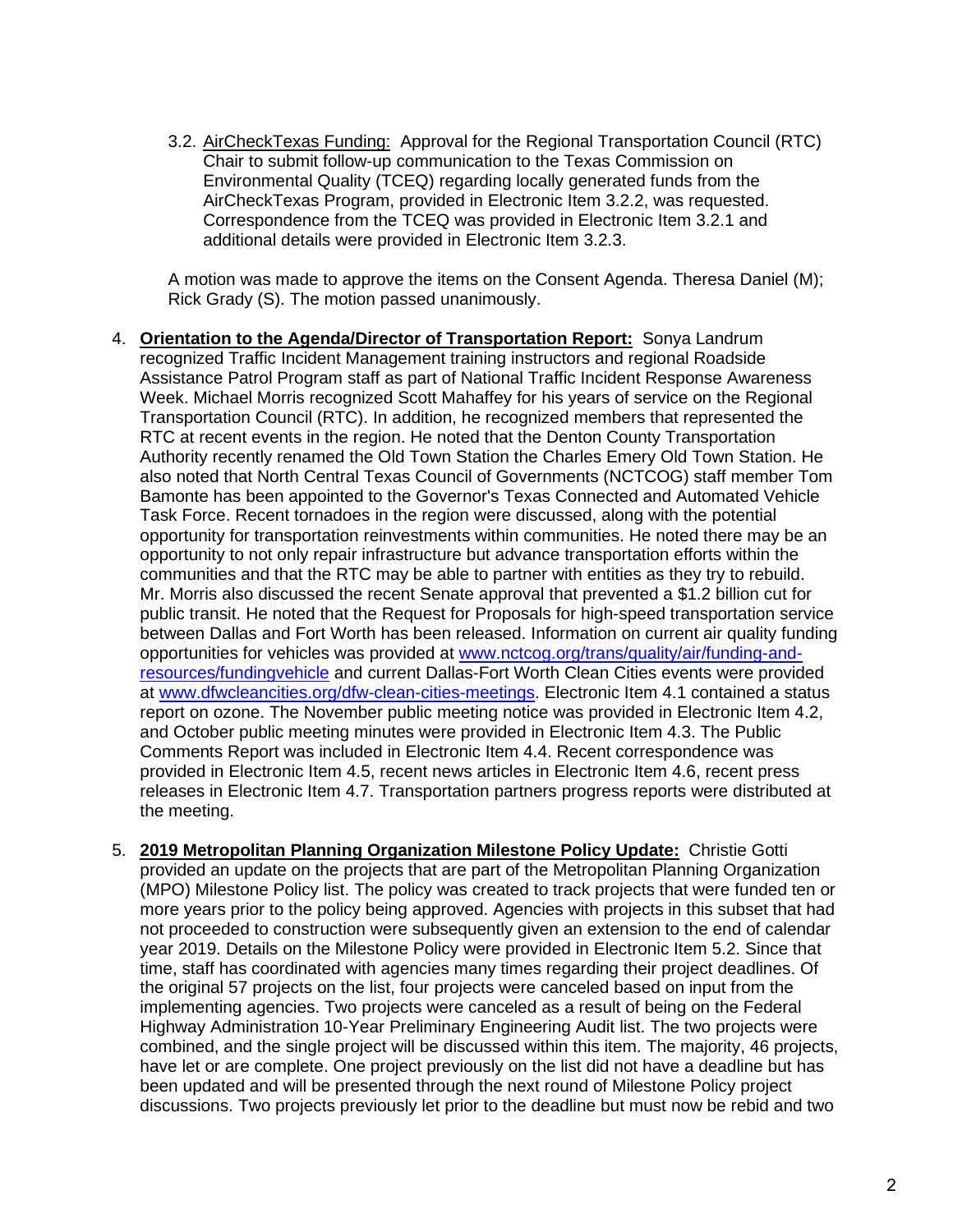projects did not meet their deadline of the end of Fiscal Year (FY) 2019. Ms. Gotti provided an update on the five projects given an extension to the end of December 2019 and noted that all have or will soon go to construction. She also provided an update on projects that did not meet their FY2019 deadline or that had to be rebid. Details were outlined in Electronic Item 5.1. The first project, TIP Code 11258.9, is a City of Dallas rail crossing project first selected in 2004. Staff's original proposal, and the action approved by the Surface Transportation Technical Committee, was to remove the funding and return it to the regional pool. It is staff's understanding from the City that the project is at 60 percent design, is not environmentally cleared, and there is no railroad agreement. The City of Dallas has requested further discussion regarding a possible solution. Staff proposed that action be postponed on this project until the December 12, 2019, RTC meeting, at which time staff will present the next round of the MPO Milestone Policy projects. The second project, TIP Code 533, was funded federally in 1992 as part of a package with the Texas Department of Transportation, Garland, Dallas, and Dallas Area Rapid Transit. The project was later defederalized and funding was shifted so that excess local funding was combined on this project and the federal funding on others. All other projects are now under construction, except for the locally funded project. Staff proposed to continue monitoring the project for timely letting. The third project is TIP Code 633 and the final project is TIP Code 25043. For both projects, there was an issue with letting and staff proposed that the deadline for these projects be extended. The projects must be rebid and start by March 2020 or funding will be returned to the regional pool. Lee M. Kleinman noted that he believed it is important to maintain a program in which projects can be sunset if they are not progressing but added that he appreciates more time for the City of Dallas to come back and respond regarding TIP Code 11258.9. He noted that it is an important project to Dallas and committed that there will be an internal monitoring system for projects, including at the elected official level. A motion was made to approve the following proposals for projects: 1) TIP Code 533; monitor for timely letting, 2) TIP Code 633; project must be rebid by March 2020 or funding returned to regional pool, 3) TIP Code 25043; project must be rebid by March 2020 or funding returned to regional pool; and 4) TIP Code 11258.9; staff will work with the City of Dallas and project details brought back before the Council at the December 12, 2019, meeting. Lee M. Kleinman (M); Curtistene McCowan (S). The motion passed unanimously.

6. **Clean Fleets North Texas 2019 Funding Recommendations:** Chris Klaus presented funding recommendations for the Clean Fleets North Texas 2019 Call for Projects. Approximately \$2 million in Environmental Protection Agency (EPA) National Clean Diesel Funding Assistance Program funds, including remaining 2017 funds not fully awarded and 2018 funds, were available for replacement of on-road diesel engines and non-road diesel equipment. Depending on the replacement type, from 25-45 percent of total project funding was available. In addition to the eligible organization type and the eligible proposed activities, potential applicants also had to adopt the Clean Fleet or similar type policy, and the minimum allowable subaward was \$100,000. Scoring criteria for the eligible projects was 75 percent for cost per ton of nitrogen oxides reduced to maximize emissions reductions and 25 percent for subrecipient oversight to balance the project benefits with the administrative burden. An overview of the call for projects was provided in Electronic Item 6.1 and details of projects were provided in Electronic Item 6.2. Of the 11 activities received from the two applicants, 10 activities were determined to be eligible requesting approximately \$1.2 million in recommended funding. Staff requested feedback from applicants regarding the call for projects, from which several entities indicated that the \$100,000 grant minimum was difficult to reach and that the opening of the call for projects did not align with annual budgets. Feedback regarding elements determine by the EPA included funding percentages that were too low and eligible model years that were too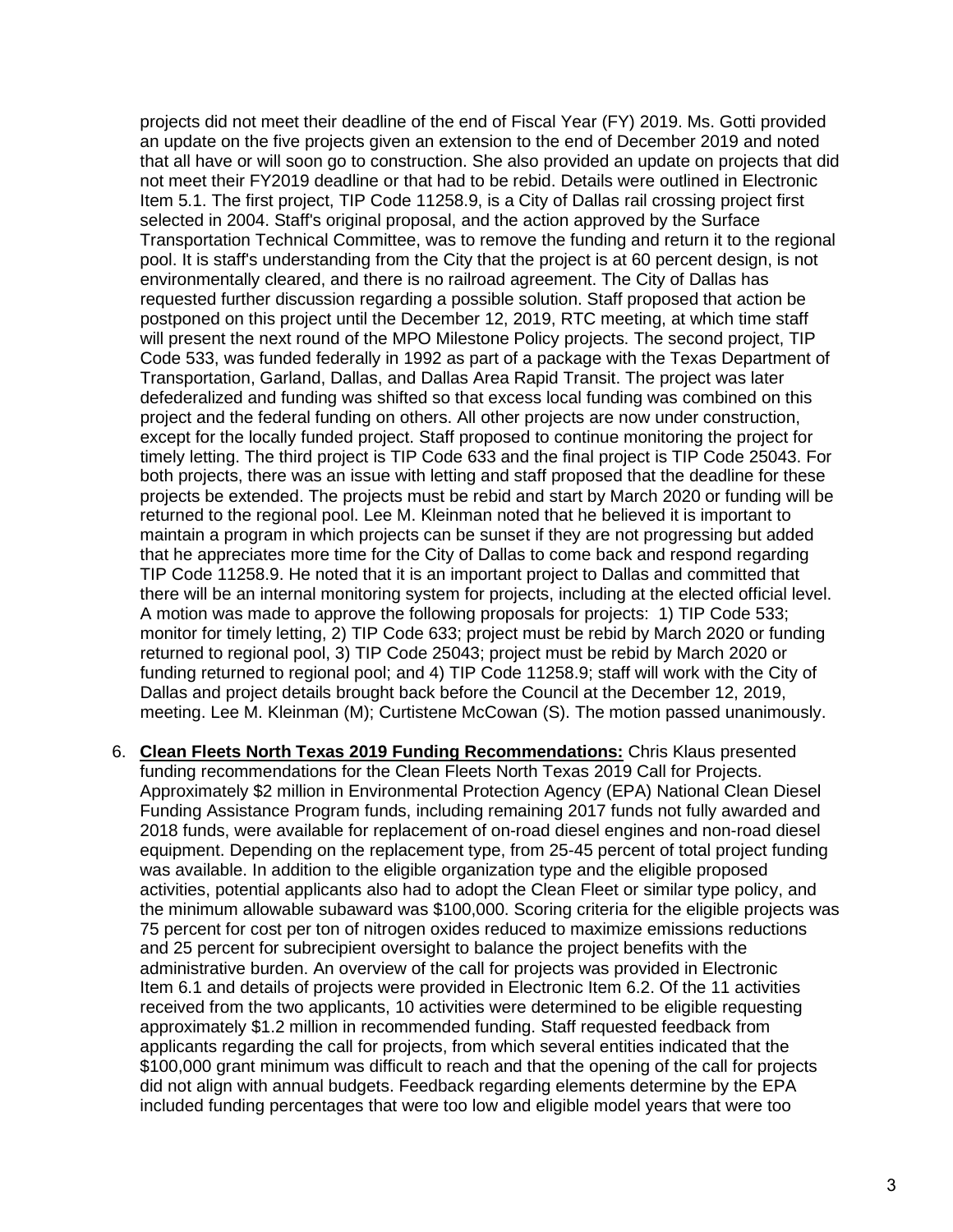restrictive. In order to expend the remaining \$700,000 that was not awarded to projects, staff proposed that the call for projects be reopened for 90 days. Based on feedback, it was proposed that the minimum allowable subaward be reduced to \$50,000. In addition, staff will increase communication with entities regarding eligibility and the implementation timeframe. The schedule for this effort was reviewed. A motion was made to approve the funding recommendations of \$929,608 to the City of Dallas and \$325,000 to the City of Benbrook as outlined in Electronic Item 6.2. Also included in the action was approval to open an additional round of solicitation with 90 days to apply, reducing the minimum award threshold to \$50,000, incorporation of additional funding if it becomes available, and use of the same scoring criteria. T. Oscar Trevino Jr. (M); Devan Allen (S). The motion passed unanimously.

7. **Buy America Act Proposed Safety Equipment Exception:** Rebekah Hernandez discussed Buy America regulations and their effects on the purchase of incident management safety equipment. The Buy America Act was originally passed by Congress in the 1930's and since that time there have been several laws that have gone into effect that aim to protect American manufacturing jobs. Related to transportation, Buy America provisions have been in place many years and in 1978 Congress began placing domestic content restrictions on federally funded transportation projects. Unless a nationwide or project-specific waiver is granted, Buy America requires the use of United States iron or steel and the domestic production and assembly of manufactured goods. The laws and regulations governing Buy America for transportation differ according to the specific funding program and agency. Ms. Hernandez discussed an increased focus on safety initiatives both in Congress and in federal performance measures. In the State, the Texas Department of Transportation recently approved its vision zero safety goals. In addition, the Texas Senate recently released its interim charges and the first item was related to safety. There are also many ongoing safety initiatives by the North Central Texas Council of Governments (NCTCOG) that include the Traffic Incident Management Equipment call for projects and training for first responders. One of the trainings provided by NCTCOG is a photogrammetry training course that uses digital camera images and allows first responders and investigators to clear roadway incidents quicker and instead conduct their investigations from their office, which leads to improved mobility and safety. Although the Buy America Act was originally established to ensure domestic products are used, there have been some unintended challenges specifically related to the cameras used in photogrammetry and some of the eligible purchases for incident management equipment. Since items such as cameras are made up of complex components, it is challenging to determine and certify if the equipment and cameras can be certified Buy America compliant. As a potential solution, staff proposed an exception be created in the current statute for safety equipment. A draft letter to the North Texas Congressional Delegation was provided in Electronic Item 7 that outlines the issue and the potential solution. Lee M. Kleinman asked if staff has considered the possibility of creating Buy America credits that entities could receive for purchasing American manufactured products to be used for the purchase of other products, such as accident investigation equipment, that are more difficult to determine their Buy America compliance. It was suggested that the language in the draft letter be updated to include suggested creation of Buy America credits. A motion was made to approve a letter to the North Texas Congressional Delegation proposing an exception be added in Title 23 USC Section 313 for traffic incident management safety equipment, with flexibility included for staff to also request options for some type of credit system for purchasing American manufactured products that could be used for purchase of other products. Lee M. Kleinman (M); Theresa Daniel (S). The motion passed unanimously.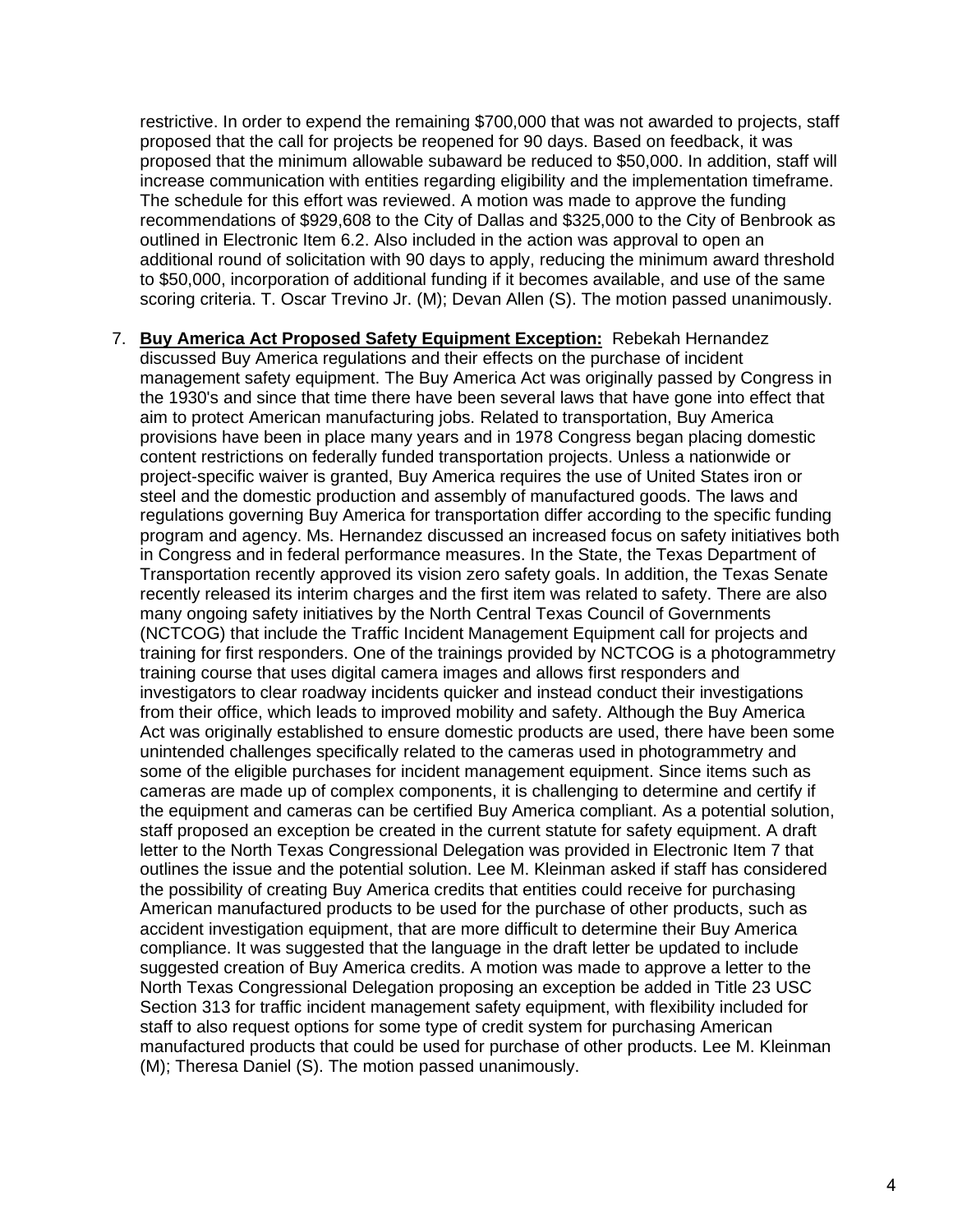## 8. **Partnership with Dallas Fort Worth International Airport to Enable Electric Bus**

**Purchase:** Chris Klaus presented a proposed funding partnership with the Dallas Fort Worth International Airport to support electric bus purchases. As the region continues to grow, there is also increasing demand at the airport. The airport predicts that by summer 2020, additional airside buses will be needed to support the growing number of daily flights and to move passengers from terminals to planes parked away from the gates. Buses are available in diesel and electric options, but the electric buses have a higher capital cost that is almost double the cost of diesel options. The Dallas Fort Worth International Airport requested funding assistance through air quality programs facilitated by the North Central Texas Council of Governments (NCTCOG). However, items such as Buy America constraints and scrappage requirements limit funding eligibility from traditional funding sources for the airport. Because of the regional significance of the air quality benefits of purchasing electric buses, NCTCOG staff proposed a funding partnership to assist the Dallas Fort Worth International Airport in the purchase of four electric buses, the associated infrastructure and equipment, and the temporary lease of airport buses prior to delivery of the purchased vehicles at a cost of approximately \$3.5 million. Recent correspondence to the airport was provided in Electronic Item 8.1. Air quality benefits of electric buses include avoiding an increase in ozone forming pollutants, assisting the airport in maintaining compliance with general air quality conformity as it expands, reducing passenger and employee exposure to exhaust emissions from diesel buses, and sustaining the airport's carbon-neutral accreditation. Staff proposed that up to \$3.5 million in Regional Toll Revenue funds from Dallas County and regional accounts be provided to the Dallas Fort Worth International Airport to support the purchase of electric airside buses, associated infrastructure, and equipment. Mr. Klaus reviewed the timeline for this effort and noted that with approval the anticipated delivery of the electric buses would be fall 2020. Additional details on the proposed partnership was provided in Electronic Item 8.2. Staff and members discussed other options to fund the buses such as providing federal funding for another airport project, with the airport using its local funds for the purchase of the electric buses. Bill Meadows, Chair of the Dallas Fort Worth International Airport Board, expressed his appreciation for the long history of partnership with the Regional Transportation Council (RTC) and the importance that the airport maintain its carbon neutral accreditation since it is the largest carbon neutral airport in the world and the first in the United States. A motion was made to recommend Regional Transportation Council approval of up to \$3.5 million in Regional Toll Revenue funds from the Dallas County and regional accounts to be provided to the Dallas Fort Worth International Airport to support the purchase of electric airside buses, associated infrastructure, and equipment. The action included flexibility to fund this project or another project that would allow the airport to move local funds to purchase the electric buses. In addition, a recommendation to authorize staff to administratively amend the 2020-2022 Transportation Improvement Program and other planning/administrative documents, as needed, to incorporate this effort was included. Lee M. Kleinman (M); Gary Fickes (S). The motion passed unanimously.

9. **High-Occupancy Vehicle Transportation Control Measures: Application of Managed Lanes and Substitution of Traffic Signal Progression:** Jenny Narvaez presented information on Transportation Control Measure (TCM) substitutions. In the 1990s, several interim high-occupancy vehicle (HOV) lanes were added in the region to alleviate congestion. Some of these interim projects were published in the region's state air quality plan, the State Implementation Plan (SIP), as TCMs. Since that time, interim HOV lanes have evolved into managed lanes in response to changing conditions. Although the managed lanes do provide emissions benefits, they are no longer interim projects and the SIP documents must be updated appropriately. Removal of the projects from the SIP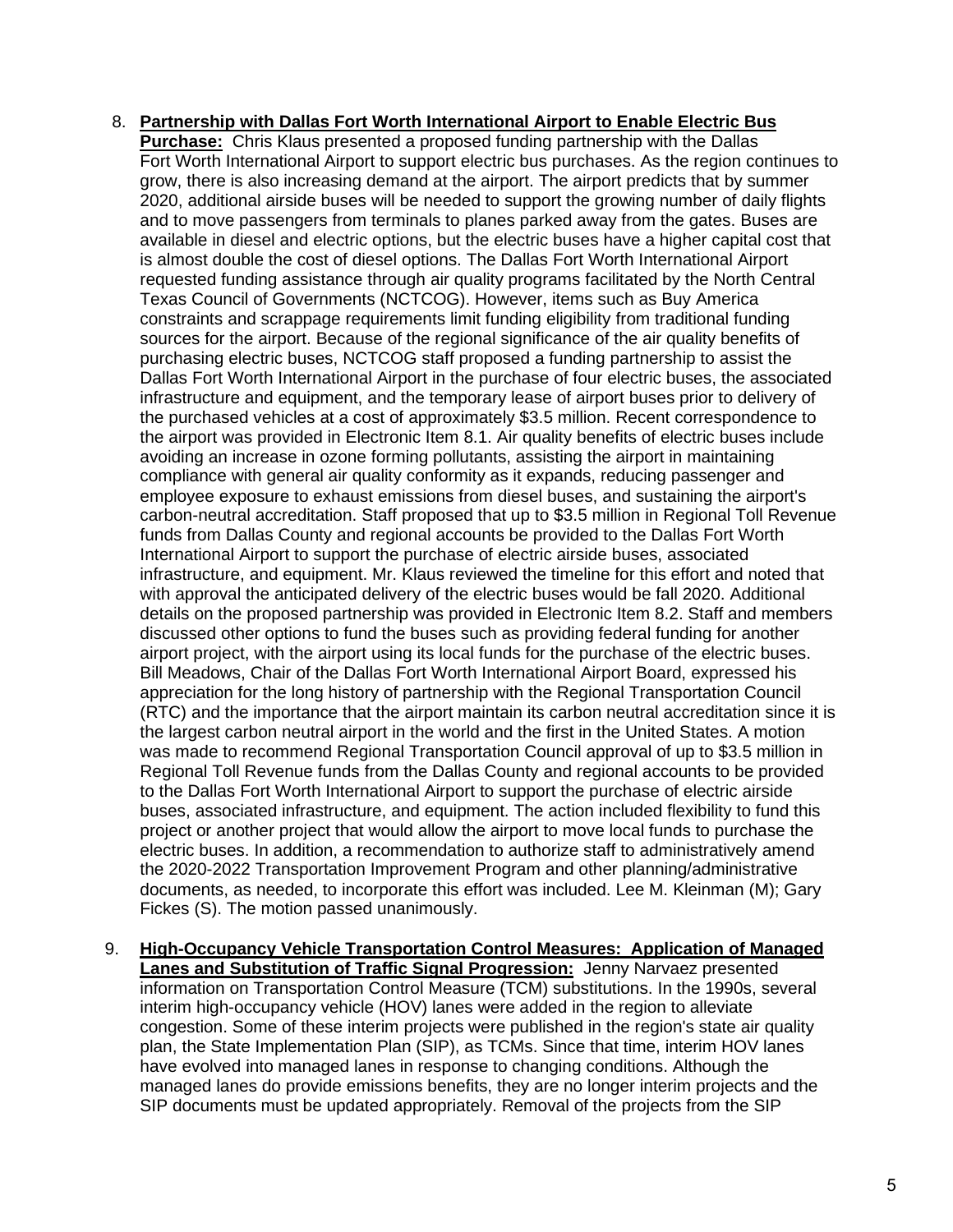requires that the projects be substituted with projects that yield equivalent air quality benefits. Ms. Narvaez noted that three interim HOV lanes are included as Transportation Control Measures in two of the region's SIPs. Staff proposed that the three projects be removed as TCMs from the SIPs and substituted with other projects that achieve equivalent or greater emission benefits. Interim projects proposed to be substituted out of the SIPs are IH 35E between IH635 and SH 121, IH 635E between Coit Rd. and Greenville Ave., and IH 635W between Luna Rd and US 75. Potential traffic signalization projects proposed to be substituted in place of the three interim projects were highlighted. Details were provided in Electronic Item 9. Ms. Narvaez noted that not all projects will be used, and staff will work to select projects in proximity to the interim HOV projects and for which substitution measures will achieve equivalent or greater emissions reductions for the nitrogen oxides and volatile organic compound emissions contributed by the three interim projects to be replaced. The schedule for the effort was reviewed, with action to be requested at the December 12, 2019, Regional Transportation Council meeting.

- 10. **Follow Up to Regional Transportation Council Workshop:** Michael Morris highlighted topics discussed at the Regional Transportation Council (RTC) Workshop held prior to the meeting which included the strategic visioning process, potential topics the RTC may wish to discuss in the coming months, and institutional questions as the region is matured. Historical partnerships were also discussed, as well as innovative funding, tolling, borrowing, publicprivate partnerships, and the importance of statewide formula allocation. Finally, the importance of having projects shovel ready for the next funding opportunity was highlighted. RTC Chair Andy Eads reiterated the importance of having shovel-ready projects, something he believes the region has been successful in doing through its flexibility and spirit of trust. In addition, he noted it is important that the RTC is mindful of the upcoming legislative session, refine its talking points, prepare for the issues at hand, and work on the legislative agenda outside of the legislative session. Ann Zadeh mentioned discussion during the work session about the Chair's initiative to bring together the transportation authorities in the region and the importance of this initiative.
- 11. **Hyperloop Certification Center Initiative and Reaffirmation of High-Speed Rail from Dallas to Houston:** Michael Morris provided information on the Virgin Hyperloop One Request for Proposals and a draft resolution, provided in Reference Item 11, supporting high-speed rail and a possible partnership with Virgin Hyperloop One. An update on rail service from Houston to Dallas was provided. Efforts are moving on the Finding of No Significant Impact, safety protocol with the Federal Railroad Administration, and right of entry for construction of the facility. He noted the proposed resolution will reaffirm the Regional Transportation Council's (RTC) support for high-speed rail by Texas Central Railway from Houston to Dallas. High-speed rail is the only technology contemplated for this Houston to Dallas corridor. For the Dallas, Arlington, Fort Worth corridor, the project is now in the Request for Proposals phase. This corridor includes the three-station concept. The third corridor is from Fort Worth to Laredo. The final round of stakeholder meetings is scheduled, and the final report is expected in 60 days regarding the conceptional engineering routes to bring fast rail from Fort Worth through Waco, Temple-Killeen, Austin, San Antonio, Laredo, and on to Monterey, Mexico. Other efforts include a proposal for a hyperloop certification center. A Request for Proposals from Virgin Hyperloop One was released on November 4 with the deadline for the conceptual proposal due December 13, 2019. If approved by the RTC, the region will be competing with others in the United States to be the location for the certification center. Phase A of the conceptual proposal (Phase 1) is submission of intent and non-disclosure elements. Part B includes credentials, ideas, and partnership details. If an entity is shortlisted by Virgin Hyperloop One, Phase 2 will include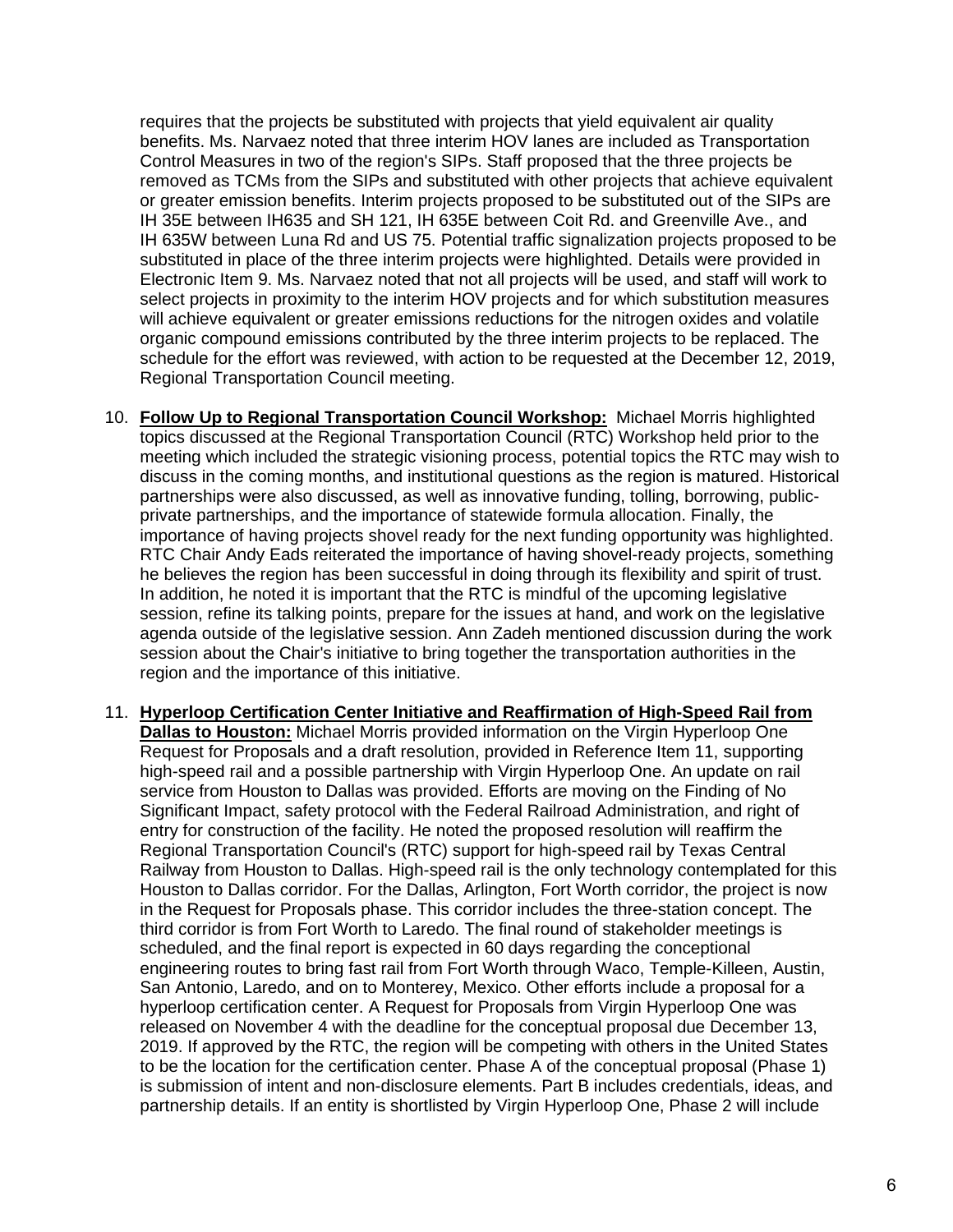submittal of a detailed proposal by February 28, 2020. From those submissions, finalists will be determined in Phase 3 and negotiations are anticipated in mid-2020, followed by announcement of the winner. Construction is anticipated to begin in 2021. Mr. Morris reviewed the sections of the proposed resolution. Section 1 reaffirms the RTC's support of Texas Central Railway for high-speed passenger rail initiatives from Dallas to Houston. Section 2 approves North Central Texas Council of Governments (NCTCOG) staff to respond to the Request for Proposals for a Hyperloop Certification Center by Virgin Hyperloop One, reach out to partners such as the Dallas Regional Chamber, and pursue support from the State of Texas. He noted the Dallas Regional Chamber has indicated it is available to provide assistance but NCTCOG would be the lead. He added it is unclear whether the region would work through the district engineers or directly with the State regarding this effort. Lee M. Kleinman asked if NCTCOG is still interested in suggestions from cities or counties in the region and if the Request for Proposals will be provided to entities. Mr. Morris noted the deadline for entities to submit potential locations is November 22 and a copy of various sections from the Request for Proposals identifying certification track alignment needs will be provided to members. Mr. Kleinman also asked if staff believed there would be more than one site suggestion submitted as part of the Request for Proposals. Mr. Morris noted as many sites that meet the requirements will be included. Barbara Odom Wesley noted there is no mention of funding in the resolution or presentation. Mr. Morris noted it is too early in the process and the RTC should assume some funding will be included. No funding is being committed at this time. A motion was made to approve Regional Transportation Council Resolution R19-05, Resolution of Support for the Hyperloop Certification Center Initiative and Reaffirmation of High-Speed Rail from Dallas to Houston, provided in Reference Item 11. Theresa Daniel (M); Gary Fickes (S). The motion passed unanimously.

- 12. **Top Five Regional Transportation Council Policy Initiatives for 2020:** Michael Morris highlighted the proposed top five Regional Transportation Council (RTC) policy initiatives for 2020. The first initiative is the importance of the partnership between local, State, and federal elected officials. The second initiative is whether the review of revised institutional structures is business as usual. He noted it may be important to develop policy questions on institutional structures for hyperloop, autonomous vehicles, transit, and others. Metropolitan Planning Organization (MPO) efforts to communicate, delegate and implement is the third policy initiative. In addition, taking advantage of Texas interim legislative charges and new federal legislation will also be important in the coming year. Staff will be reviewing interim charges and bring back homework assignments to the RTC at a future meeting. The last initiative is connecting the Dallas-Fort Worth region with the rest of the State and nation. RTC Chair Andy Eads asked that members with additional topics or areas of focus contact staff. Chair Eads also asked if staff formally or informally communicates the RTC's legislative agendas with other MPOs across the state. Mr. Morris noted that the RTC's legislative positions are communicated to the statewide MPO group through the Assistant Director of Transportation, as well as transportation advocacy groups within the region. He noted that staff will likely begin legislative efforts earlier, hold workshops, and potentially invite other MPOs to the region. Staff will map interim charges and interested members can begin to advocate for the region. Chair Eads noted that he believes the region is high performing in this area and should take a leadership position if necessary.
- 13. **Progress Reports:** Regional Transportation Council attendance was provided in Electronic Item 13.1, Surface Transportation Technical Committee attendance and minutes in Electronic Item 13.2, and the current Local Motion in Electronic Item 13.3.